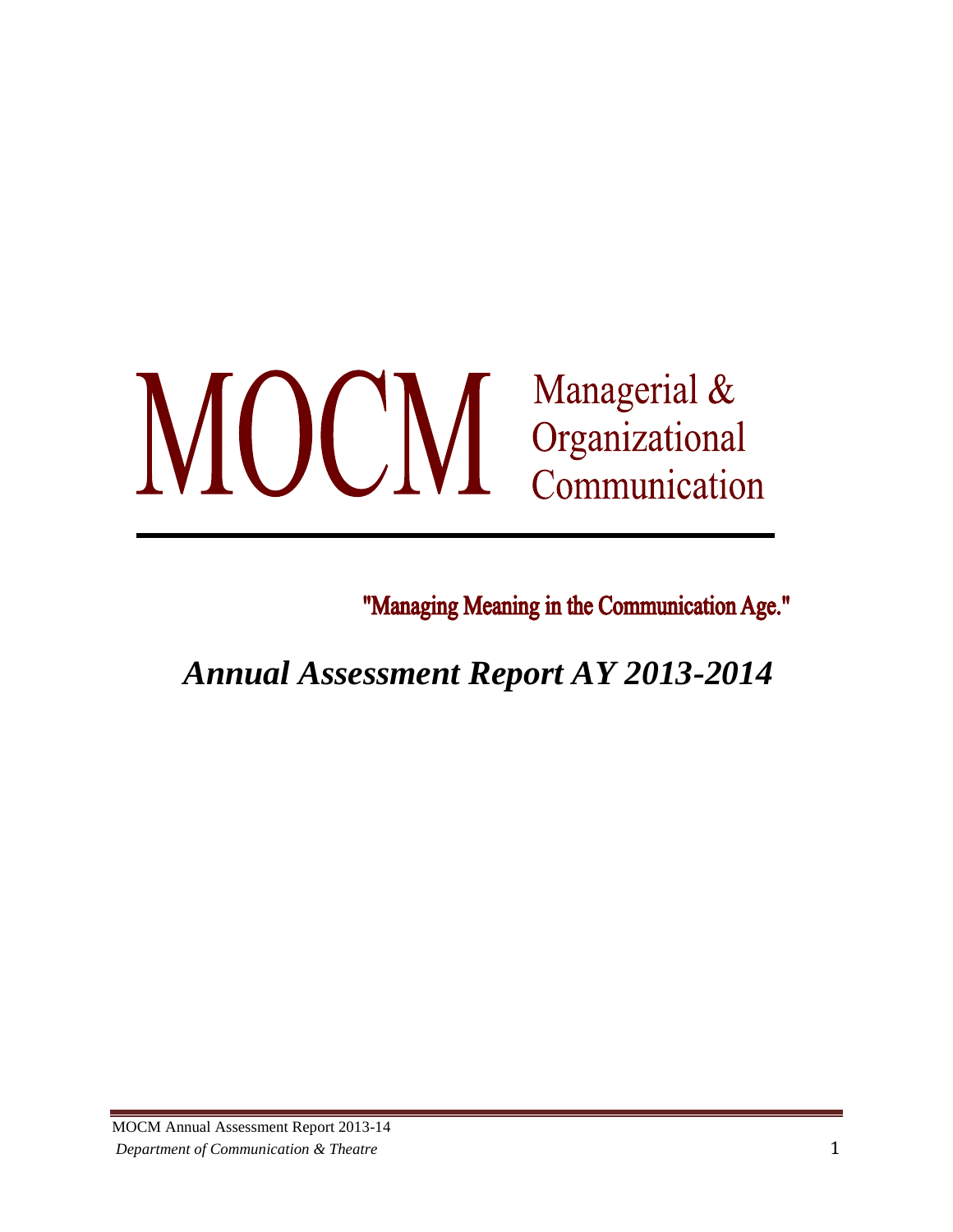#### **MOCM Annual Assessment Report AY 2013-2014 Department of Communication & Theatre**

#### **I. Mission:**

University Mission:

Point Loma Nazarene University exists to provide higher education in a vital Christian community where minds are engaged and challenged, character is molded and formed, and service becomes an expression of faith. Being of Wesleyan heritage, we aspire to be a learning community where grace is foundational, truth is pursued, and holiness is a way of life. "Learn, Grow, and Service" is a motto often used to summarize the mission.

Department Mission:

As communicators, all humans are part of an ongoing conversation. Communication is inevitable, irreversible, and continuous. The messages we send and receive shape our attitudes, build our relationships, and impact the environment in which we live. The mission of the Department of Communication and Theatre is to empower students with a meaningful Christian voice in the ongoing conversation of the world in which we live. We strive to meet this mission through, learning, growing, and serving.

#### Learning Informed by our Faith in Christ

• Students will learn basic theory about the discipline of communication, organizational communication, media communication, broadcast journalism and theatre.

#### Growing in a Christ Centered Community

• As students understand the process of communication, they will be challenged to use communication competently in a variety of complex environmental and social contexts.

#### Serving in a Context of Christian Faith

• Students will participate in the disciplines of Communication and Theatre in the collective community around them.

The Department of Communication and Theatre is committed to helping each student learn, grow, and serve so that they may contribute meaningfully to the ongoing conversation of all humans and seeks to make an impact in the world through their communication abilities. The power to communicate is the power to transform our world one conversation at a time.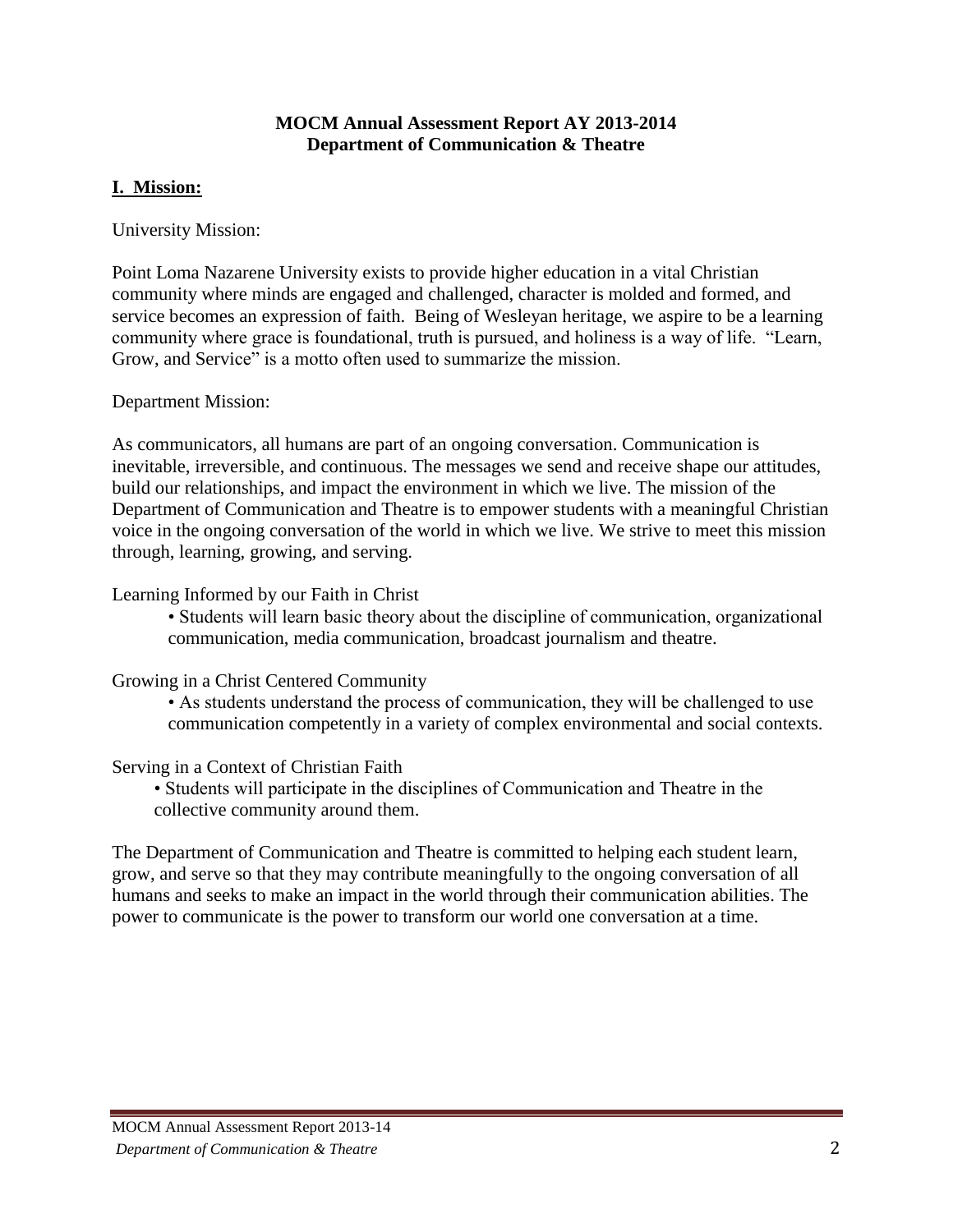|  | <b>Alignment of the Institutional and MOCM Learning Outcomes</b> |  |
|--|------------------------------------------------------------------|--|
|  |                                                                  |  |

| <b>Managerial and Organizational Communication</b>                                                                                                                                                                                                                |                                                                                                                                                                                                                                                                                                                               |  |  |  |
|-------------------------------------------------------------------------------------------------------------------------------------------------------------------------------------------------------------------------------------------------------------------|-------------------------------------------------------------------------------------------------------------------------------------------------------------------------------------------------------------------------------------------------------------------------------------------------------------------------------|--|--|--|
| <b>Institutional Learning Outcomes</b>                                                                                                                                                                                                                            | <b>MOCM Learning Outcomes</b>                                                                                                                                                                                                                                                                                                 |  |  |  |
| <b>LEARN</b><br>1. Informed by our Christian Faith, Members of the<br>PLNU community will:<br>a. display openness to new knowledge and<br>perspectives<br>b. think critically, analytically, and creatively<br>c. communicate effectively                         | Students will develop a sophisticated<br>$\bullet$<br>understanding of communication as the negotiation<br>of meaning.<br>Students will display communication competence<br>٠<br>both verbally and nonverbally in interpersonal,<br>small group, organizational, and intercultural<br>contexts.                               |  |  |  |
| <b>GROW</b><br>2. In a Christian Faith Community, Members will:<br>a. demonstrate God-inspired development and<br>understanding of others<br>b. live gracefully within complex environmental and<br>social contexts                                               | • Students will integrate a Christian perspective of<br>values and ethics in their communication in<br>interpersonal, small group, organizational ad<br>intercultural contexts.<br>• Students will develop an awareness of multiple<br>approaches to leadership and develop a personal,<br>ethic based leadership philosophy. |  |  |  |
| <b>SERVE</b><br>3. In a Context of Christian Faith, Members of the PLNU<br>community will:<br>a. engage in actions that reflect Christian discipleship<br>in a context of communal service and collective<br>responsibility<br>b. serve both locally and globally | • Students will demonstrate an ability to present<br>themselves in a professional and Christian manner,<br>including, resume, interview skills, presentations,<br>and community service.                                                                                                                                      |  |  |  |

#### **II. MOCM Program Learning Outcomes:**

| PLO1             | Students will develop a sophisticated understanding of communication as the<br>negotiation of meaning.                                                         |
|------------------|----------------------------------------------------------------------------------------------------------------------------------------------------------------|
| PLO <sub>2</sub> | Students will display communication competence both verbally and<br>nonverbally in interpersonal, small group, organizational, and intercultural<br>contexts.  |
| PLO <sub>3</sub> | Students will be able to formulate a thesis, organize a complex idea, and<br>and support it with appropriate evidence using proper grammar and<br>punctuation. |
| PLO <sub>4</sub> | Demonstrate an ability to present themselves in a professional manner<br>including resume, interview skills, and presentations.                                |
| PLO <sub>5</sub> | Students will demonstrate an understanding and ability to work<br>collaboratively in a group.                                                                  |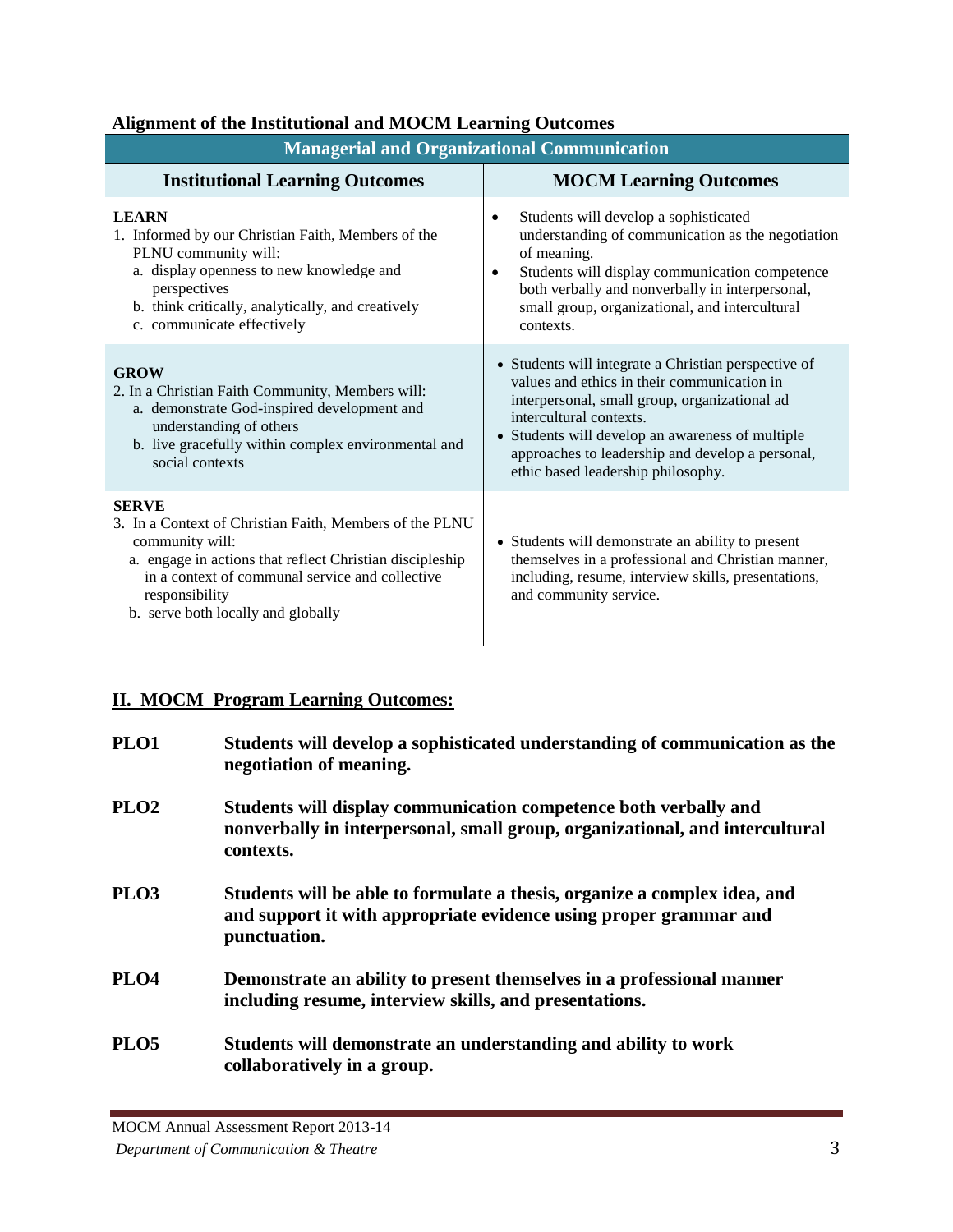| PLO <sub>6</sub> | Analyze and conduct original communication research (quantitative and<br>qualitative) using scholarly journals, data bases, and collecting and analyzing<br>empirical data.       |
|------------------|-----------------------------------------------------------------------------------------------------------------------------------------------------------------------------------|
| PLO <sub>7</sub> | Demonstrate an understanding of basic theoretical concepts relative to<br>organizational behavior including scientific management, systems theory,<br>and organizational culture. |
| PLO <sub>8</sub> | Students will integrate a Christian perspective of values and ethics in their<br>communication in interpersonal, small group, organizational, and<br>intercultural contexts.      |
| PLO <sub>9</sub> | Develop an awareness of multiple approaches to leadership and develop a<br>personal leadership philosohpy.                                                                        |

**III. Curricular Map : Attached**

#### **IV. Multi-Year Assessment Plan**

| AY 2012-2013 | <b>MOCM PLO's 1, 2, &amp; 3</b> |  |
|--------------|---------------------------------|--|
| AY 2013-2014 | MOCM PLO's $4, 5, 8, 6$         |  |
| AY 2014-2015 | <b>MOCM PLO's 7, 8, &amp; 9</b> |  |

#### **V. Methods of Assessment & Criteria for Sucess**

#### **MOCM PLO 1**

| <b>Measure</b>                                    | <b>Criteria</b>       | (In)Direct | When           | Whom                   |
|---------------------------------------------------|-----------------------|------------|----------------|------------------------|
| <b>Communication Essay</b>                        | 70% Good or Excellent | D          | <b>COM 465</b> | Forward                |
|                                                   | <b>MOCM PLO 2</b>     |            |                |                        |
| <b>Measure</b>                                    | <b>Criteria</b>       | (In)Direct | When           | Whom                   |
| Poster Session Presentation 70% Good or Excellent |                       | D/I        | COM 465        | Forward/<br>Professors |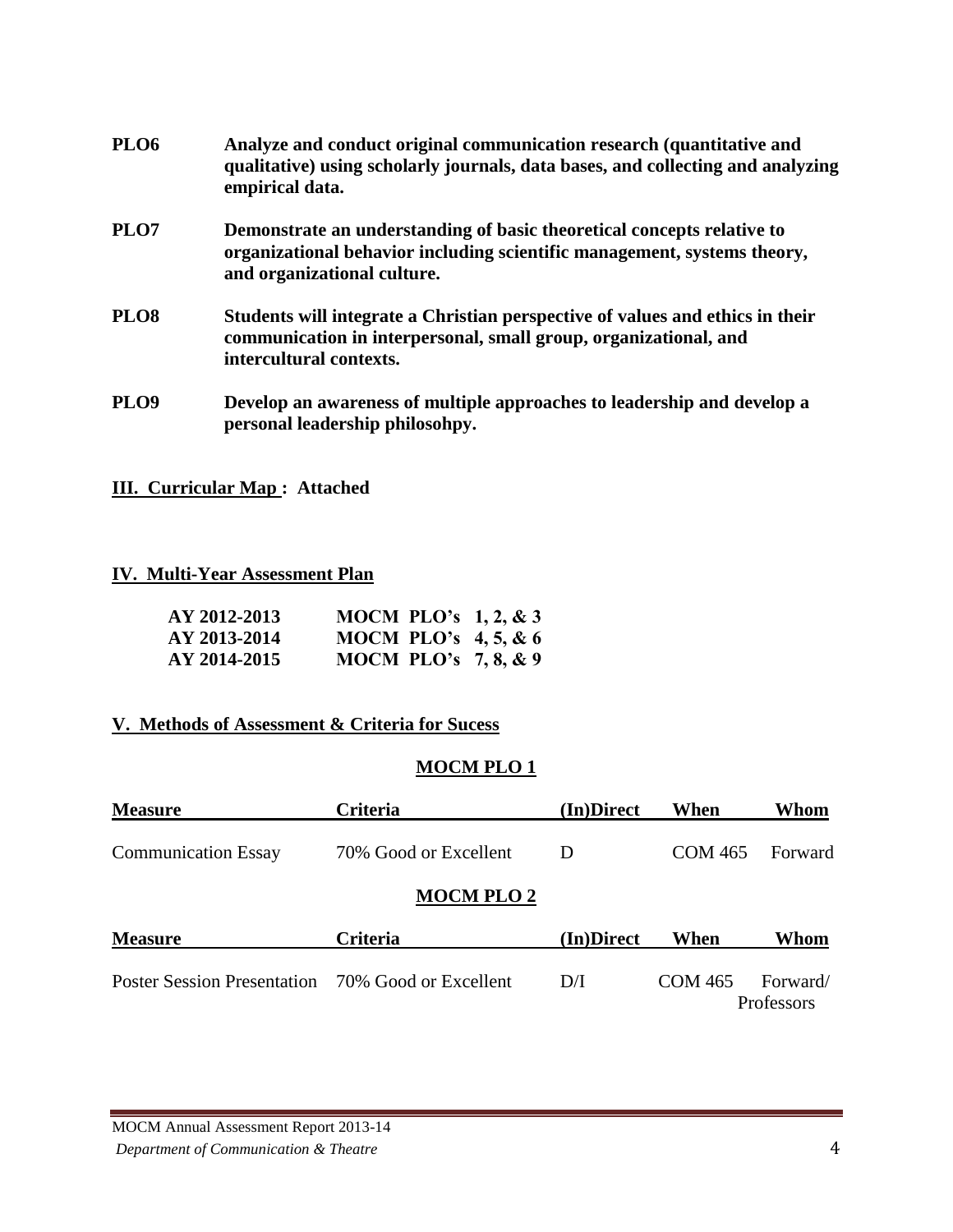| <b>Measure</b>            | Criteria              | (In)Direct  | When                  | Whom        |
|---------------------------|-----------------------|-------------|-----------------------|-------------|
| <b>Persuasion Essay</b>   | 70% Good or Excellent | D           | <b>COM 330</b>        | Czech       |
|                           | <b>MOCM PLO 4</b>     |             |                       |             |
| <b>Measure</b>            | <b>Criteria</b>       | (In)Direct  | When                  | <b>Whom</b> |
| Resume                    | 70% Good or Excellent | D           | <b>COM 422</b>        | Czech       |
| Interview                 | 70% Good or Excellent | $\mathbf I$ | <b>COM 260</b>        | <b>OSV</b>  |
|                           | <b>MOCM PLO 5</b>     |             |                       |             |
| <b>Measure</b>            | Criteria              | (In)Direct  | When                  | Whom        |
| <b>Intern Evaluation</b>  | 70% Good or Excellent | $\mathbf I$ | <b>COM 421</b>        | Supervisor  |
|                           | <b>MOCM PLO 6</b>     |             |                       |             |
| <b>Measure</b>            | Criteria              | (In)Direct  | When                  | Whom        |
| <b>Research Methods</b>   | 70% Good or Excellent | D           | <b>COM 260</b>        | Czech       |
|                           | <b>MOCM PLO 7</b>     |             |                       |             |
| <b>Measure</b>            | <b>Criteria</b>       | (In)Direct  | When                  | Whom        |
| <b>Capstone Essays</b>    | 70% Good or Excellent | D           | <b>COM 422</b>        | Czech       |
|                           | <b>MOCM PLO 8</b>     |             |                       |             |
| <b>Measure</b>            | <b>Criteria</b>       | (In)Direct  | <u>When</u>           | <u>Whom</u> |
| <b>Community Services</b> | 80% will complete     | D           | <b>COM 422</b>        | Community   |
| <b>Ethics Essay</b>       | 70% Good or Excellent | D           | <b>COM 345</b>        | Forward     |
|                           | <b>MOCM PLO 9</b>     |             |                       |             |
| <b>Measure</b>            | Criteria              | (In)Direct  | When                  | <b>Whom</b> |
| Leadership Philosophy     | 70% Good or Excellent | D           | COM 345/COM422 Czech/ | Forward     |

#### **MOCM PLO 3**

MOCM Annual Assessment Report 2013-14 *Department of Communication & Theatre* 5

٠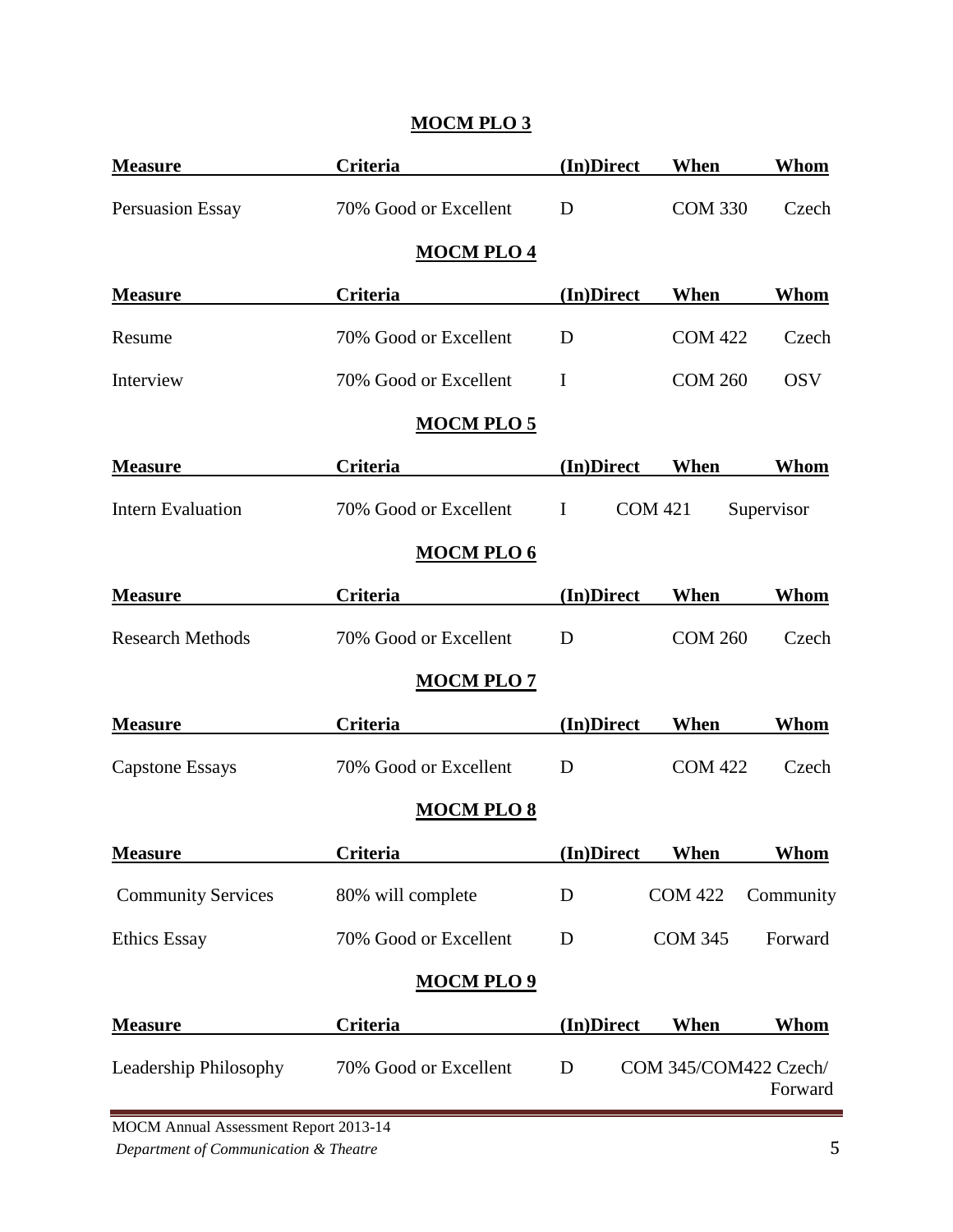#### **VI. Summary of Data:**

#### **PLO4: Resume & Interview**

#### **PLO5: Internship Evaluation**

**PLO6: Poster Session Research Methods**

**VII. Use of Results:**

**PLO4:**

**PLO5:**

**PLO6:**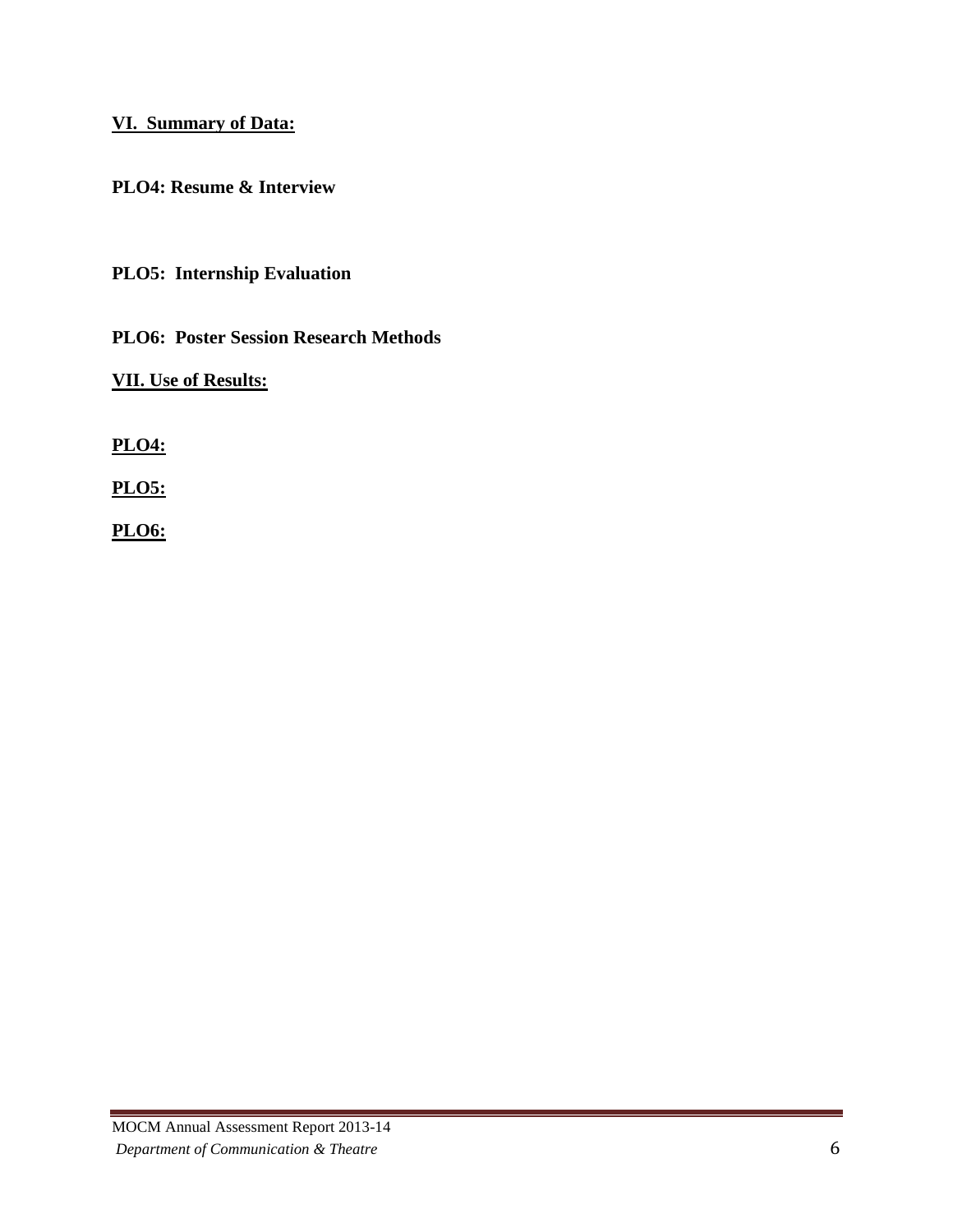# **COM465 Research Projects Rubric**

*Thursday, May 5, 2011 9:30–10:45 am*

Students: \_\_\_\_\_\_\_\_\_\_\_\_\_\_\_\_\_\_\_\_\_\_\_\_\_\_\_\_\_\_\_\_\_\_\_\_\_\_\_\_\_\_\_\_\_\_\_\_\_\_\_\_\_

Project Title:

**Grading Scale: 1 or 2 = Unacceptable – does not meet minimum expectations. 3, 4, 5 = Good, average work – satisfies basic research canons. 6 or 7 = Superior – exceeds expectations for undergraduate work.**

*Instructions to Evaluators: Based upon what you see in the handout and poster and what you hear in the brief oral presentation (and any follow-up questions you or others may ask), please respond to the following items.*

(1). Research Project: Degree to which project 1 2 3 4 5 6 7 seems to satisfy the canons of social science research design, procedures, and analysis.

Comment:

(2). Poster Session: Sufficient detail concerning 1 2 3 4 5 6 7 problem/issue, hypothesis or RQ, method, sample, results and is aesthetically pleasing.

Comment:

(3). Oral Presentation: Appropriate verbal 1 2 3 4 5 6 7 fluency, energy, and eye contact with few (if any) nonverbal distractions.

Comment: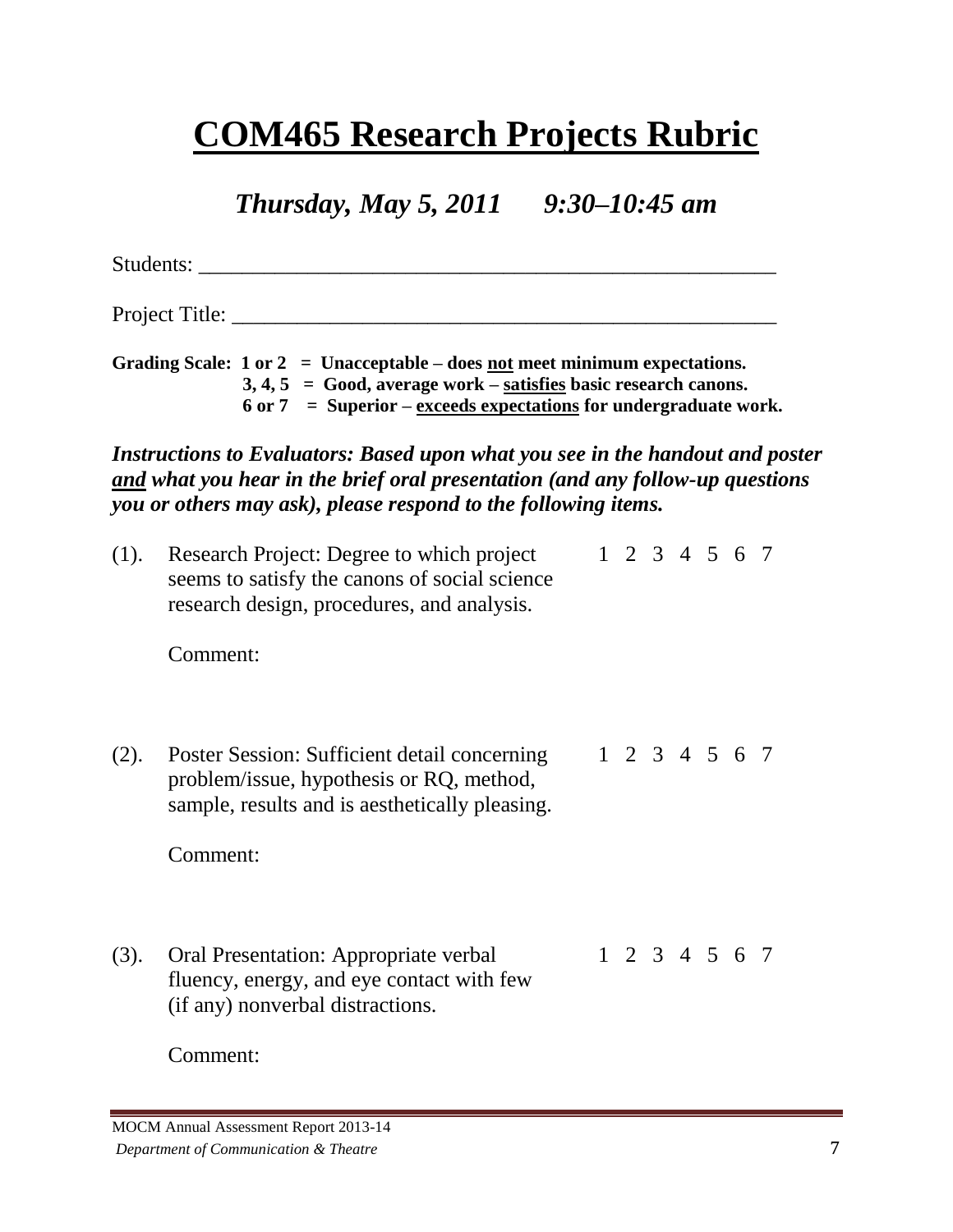## **Resume Rubric**

| <b>Criteria</b>                           | Inadequate                                                                                                                                                        | <b>Novice</b>                                                                                                                                                                         | Good                                                                                                                                                                                | <b>Excellent</b>                                                                                                                                                                                   |
|-------------------------------------------|-------------------------------------------------------------------------------------------------------------------------------------------------------------------|---------------------------------------------------------------------------------------------------------------------------------------------------------------------------------------|-------------------------------------------------------------------------------------------------------------------------------------------------------------------------------------|----------------------------------------------------------------------------------------------------------------------------------------------------------------------------------------------------|
| <b>PRESENTATION/</b><br><b>FORMAT</b>     | $\Box$ Typed or computer<br>generated<br>□ Unbalanced margins<br>$\Box$ Format detracts from<br>strengths and information<br>□ Fonts distract from<br>readability | $\Box$ Typed or computer<br>generated<br>□ Somewhat balanced<br>margins<br>$\Box$ Format identifies<br>strengths and information<br>$\Box$ No variation in fonts<br>and/or point size | □ Typed or computer<br>generated<br>□ Balanced margins<br>$\Box$ Format identifies<br>strengths and information<br>□ Appropriate fonts and<br>point size used                       | □ Typed or computer<br>generated<br><b>Balanced margins with eye</b><br>appeal<br>□ Format highlights strengths<br>and information<br>$\Box$ Appropriate fonts and point<br>size used with variety |
| <b>JOB-SPECIFIC</b><br><b>INFORMATION</b> | 5-6 duties/skills lack<br>action phrases<br>$\Box$ Information does not<br>clearly demonstrate<br>ability to perform the job                                      | 3-4 duties/skills lack<br>action phrases<br>□ Some information<br>demonstrates ability to<br>perform the job                                                                          | □ 1-2 duties/skills lack<br>action phrases<br>$\Box$ Information<br>demonstrates<br>ability to perform the job<br>□ Some professional<br>terminology used when<br>describing skills | All action phrases used to<br>describe duties and skills<br>$\Box$ Information demonstrates<br>ability to perform the job<br>□ Professional terminology<br>used when describing skills             |
| <b>RESUME CONTENT</b>                     | Missing one of the<br>following: heading,<br>objective, experience, or<br>education<br>$\Box$ No extra information<br>given to enhance resume                     | □ Heading, objective, skills,<br>experience, and<br>education covered with<br>little detail<br>$\Box$ Minimal extra information<br>given to enhance resume                            | □ Heading, objective,<br>skills.<br>experience, and education<br>covered in some detail<br>$\Box$ Extra information given<br>to enhance resume                                      | □ Heading, objective, skills,<br>experience, and education<br>covered in detail<br>$\Box$ Extra information given to<br>enhance resume                                                             |
| <b>SPELLING &amp;</b><br><b>GRAMMAR</b>   | 5-6 spelling errors<br>5-6 grammar errors                                                                                                                         | 3-4 spelling errors<br>$\Box$ 3-4 grammar errors                                                                                                                                      | $\Box$ 1-2 spelling errors<br>$\Box$ 1-2 grammar errors                                                                                                                             | No spelling errors<br>$\Box$ No grammar errors                                                                                                                                                     |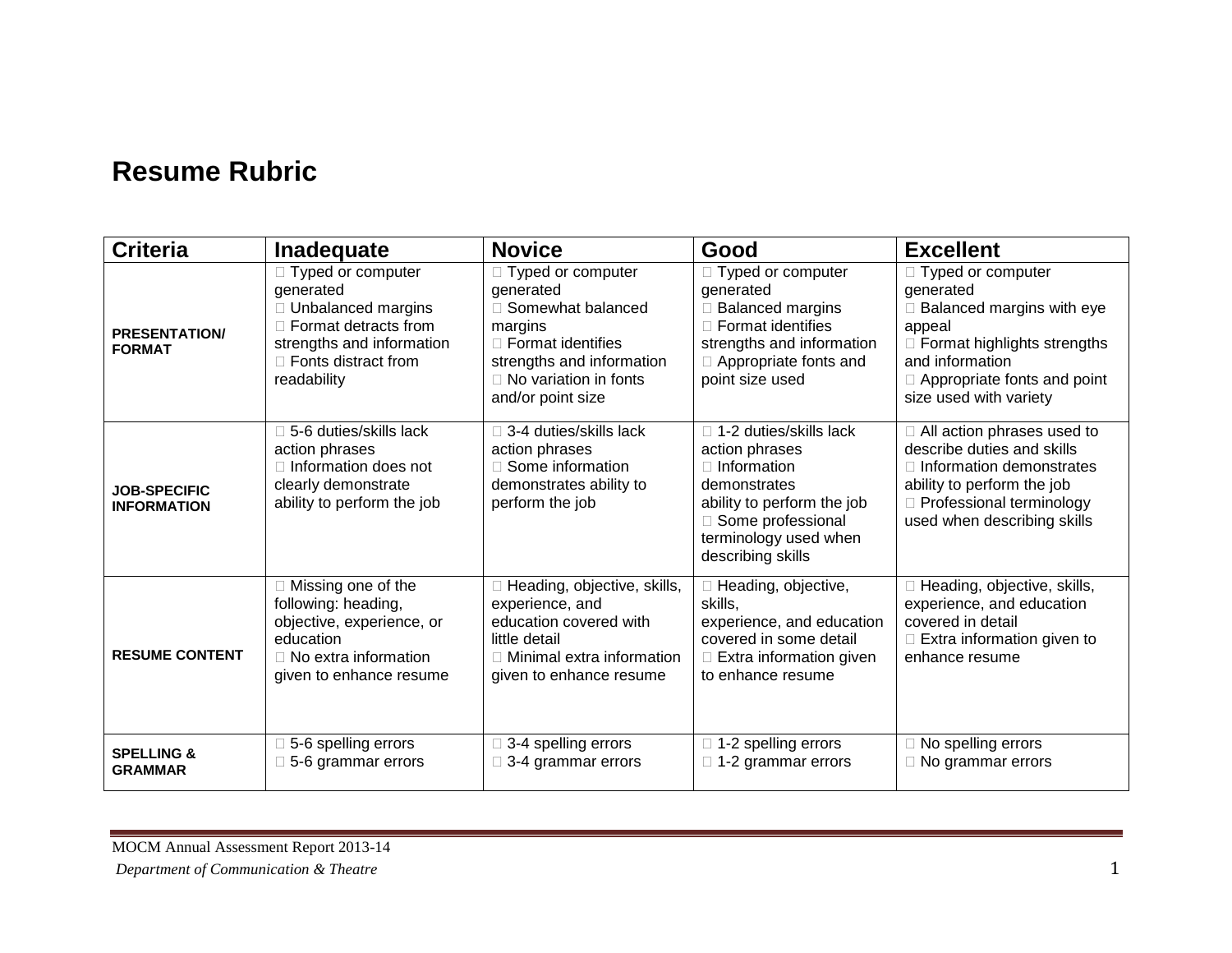### **Cover Letter Rubric**

| <b>Criteria</b>                         | Inadequate                                                                                                                                         | Poor                                                                                                                             | Good                                                                                                                                    | <b>Excellent</b>                                                                                                                                                       |
|-----------------------------------------|----------------------------------------------------------------------------------------------------------------------------------------------------|----------------------------------------------------------------------------------------------------------------------------------|-----------------------------------------------------------------------------------------------------------------------------------------|------------------------------------------------------------------------------------------------------------------------------------------------------------------------|
| <b>PRESENTATION/</b><br><b>FORMAT</b>   | □ Typed/computer generated,<br>faint or smudged<br>□ Business letter format not<br>used<br>$\Box$ Inappropriate font and point<br>size             | □ Typed/computer<br>generated<br>□ Clean and neat<br>$\Box$ Business letter format<br>$\Box$ Inappropriate font or<br>point size | $\Box$ Typed/computer<br>generated<br>□ Clean and neat<br><b>Business letter format</b><br>Business-like font, 10-12<br>point size used | □ Typed/computer<br>generated<br>□ Visually appealing<br>□ Business letter format<br>consistently used<br>□ Business-like font, 10-12<br>point size used               |
| <b>CONTENT/</b><br><b>INTRODUCTION</b>  | □ Salutation missing for<br>improper<br>□ Does not state position<br>applying for                                                                  | Includes salutation<br>$\Box$ Opening paragraph<br>states position applying<br>for                                               | Includes proper<br>salutation<br>□ Opening paragraph<br>establishes a purpose and<br>states position applying                           | □ Includes proper<br>salutation<br>□ Opening paragraph<br>establishes a purpose and<br>details position applying for                                                   |
| <b>CONTENT/</b><br><b>MAIN BODY</b>     | $\Box$ Skills do not relate to<br>position<br>Does not mention<br>education, or experience, or<br>training                                         | Skills relate to position<br>□ Mentions education,<br>experience and training                                                    | Skills relate to position<br>□ Explains how he/she will<br>be valuable to company<br>□ Mentions education,<br>experience and training   | □ Elaborates on skills for<br>position<br>□ Explains how he/she will<br>be valuable to company<br>□ Qualifications highlight<br>education, experience, and<br>training |
| <b>CONTENT/</b><br><b>CLOSING</b>       | $\Box$ No statement of<br>appreciation<br>□ Closure does not include<br>request for interview<br>$\Box$ No mention of resume or<br>contact details | □ Includes statement of<br>appreciation<br>$\Box$ Request for interview<br>with contact details<br>$\Box$ No mention of resume   | $\Box$ Includes statement of<br>appreciation<br>$\Box$ Request for interview<br>with contact details<br>$\Box$ Mentions resume          | □ Includes well-written<br>statement of appreciation<br>□ Request for interview<br>with specific contact details<br>□ Mentions resume                                  |
| <b>SPELLING &amp;</b><br><b>GRAMMAR</b> | □ 5-6 spelling errors<br>$\Box$ 5-6 grammar errors                                                                                                 | 3-4 spelling errors<br>$\Box$ 3-4 grammar errors                                                                                 | □ 1-2 spelling errors<br>$\Box$ 1-2 grammar errors                                                                                      | $\overline{\Box}$ No spelling errors<br>$\Box$ No grammar errors                                                                                                       |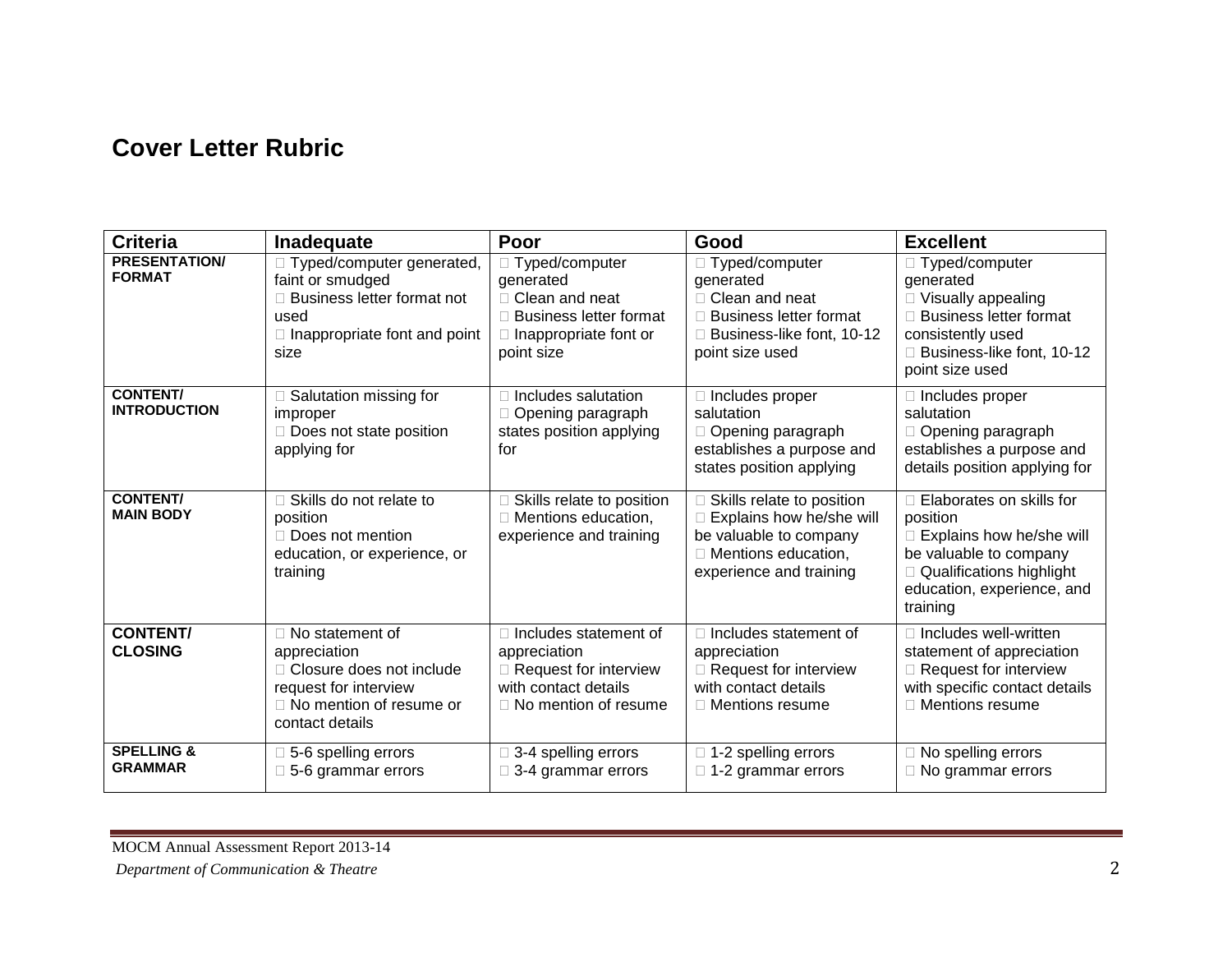#### **ORAL COMMUNICATION VALUE RUBRIC Definition**

Oral communication is a prepared, purposeful presentation designed to increase knowledge, to foster understanding, or to promote change in the listeners' attitudes, values, beliefs, or behaviors

. *Evaluators are encouraged to assign a zero to any work sample or collection of work that does not meet benchmark (cell one) level performance.*

|              | <b>Capstone</b>            |                           | <b>Milestones</b>         | <b>Benchmark</b>          |
|--------------|----------------------------|---------------------------|---------------------------|---------------------------|
|              |                            |                           | $\mathcal{D}$             |                           |
| Organization | Organizational pattern     | Organizational pattern    | Organizational pattern    | Organizational pattern    |
|              | (specific introduction     | (specific introductionand | (specific introduction)   | (specific introduction)   |
|              | and conclusion,            | conclusion, sequenced     | and conclusion,           | and conclusion,           |
|              | sequenced material         | material within the body, | sequenced material        | sequenced material        |
|              | within the body, and       | and transitions) is       | within the body, and      | within the body, and      |
|              | transitions) is clearly    | clearly and consistently  | transitions) is           | transitions) is not       |
|              | and consistently           | observable within the     | intermittently observable | observable within the     |
|              | observable and is skillful | presentation.             | within the presentation.  | presentation.             |
|              | and makes the content of   |                           |                           |                           |
|              | the presentation           |                           |                           |                           |
|              | cohesive.                  |                           |                           |                           |
| Language     | Language choices are       | Language choices are      | Language choices are      | Language choices are      |
|              | imaginative, memorable     | thoughtful and generally  | mundane and               | unclear and minimally     |
|              | and compelling and         | support the effectiveness | commonplace and           | support the effectiveness |
|              | enhance the                | of the presentation.      | partially support the     | of the presentation.      |
|              | effectiveness of the       | Language in               | effectiveness of the      | Language in               |
|              | presentation. Language     | presentation is           | presentation. Language    | presentation is not       |
|              | in presentation is         | appropriate to audience.  | in presentation is        | appropriate to audience.  |
|              | appropriate to audience.   |                           | appropriate to audience.  |                           |